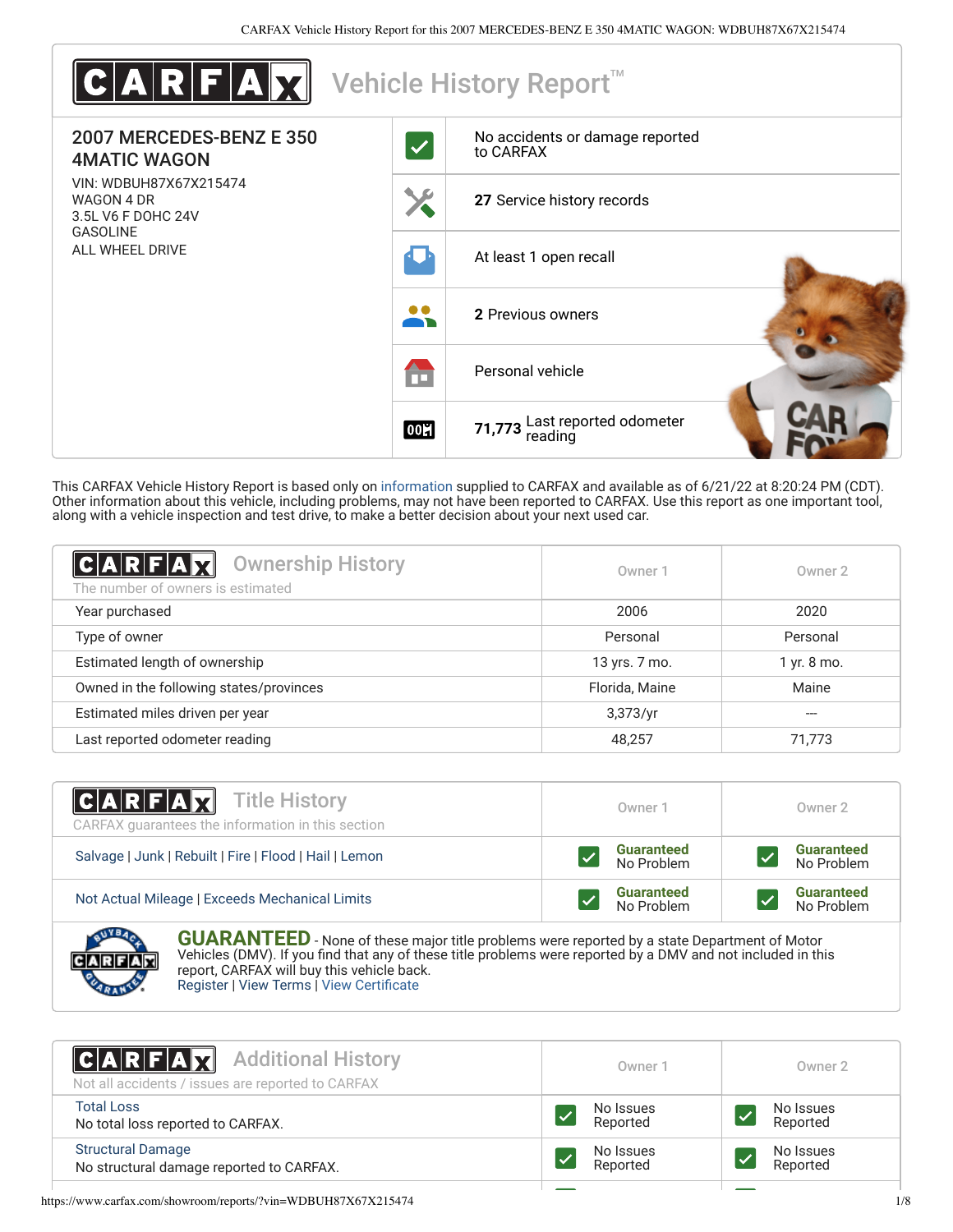6/21/22, 9:23 PM CARFAX Vehicle History Report for this 2007 MERCEDES-BENZ E 350 4MATIC WAGON: WDBUH87X67X215474

| Airbag Deployment                                                                                                             | No Issues               | No Issues               |
|-------------------------------------------------------------------------------------------------------------------------------|-------------------------|-------------------------|
| No airbag deployment reported to CARFAX.                                                                                      | Reported                | Reported                |
| <b>Odometer Check</b>                                                                                                         | No Issues               | No Issues               |
| No indication of an odometer rollback.                                                                                        | Indicated               | Indicated               |
| Accident / Damage                                                                                                             | No Issues               | No Issues               |
| No accidents or damage reported to CARFAX.                                                                                    | Reported                | Reported                |
| <b>Manufacturer Recall</b><br>At least 1 manufacturer recall requires repair. Most recalls can be repaired<br>free of charge. | <b>Recall Reported</b>  | No New Recalls Reported |
| <b>Basic Warranty</b><br>Original warranty estimated to have expired.                                                         | <b>Warranty Expired</b> | <b>Warranty Expired</b> |

<span id="page-1-1"></span><span id="page-1-0"></span>

| <b>Owner 1</b><br>Purchased:<br>2006 | CAP<br>EO)     | Low mileage! This owner drove less than<br>the industry average of 15,000 miles per<br>year.                                                                   |                  | Personal Vehicle<br>3,373 mi/yr                                                                                |
|--------------------------------------|----------------|----------------------------------------------------------------------------------------------------------------------------------------------------------------|------------------|----------------------------------------------------------------------------------------------------------------|
| Date                                 | <b>Mileage</b> | Source                                                                                                                                                         | <b>Comments</b>  |                                                                                                                |
| 09/20/2006                           |                | <b>US Customs</b>                                                                                                                                              |                  | Vehicle exported from<br>- Germany and imported to<br>- Baltimore, MD                                          |
| 09/22/2006                           | 9              | Heritage Honda Westminster<br>Westminster, MD<br>410-876-1540<br>heritagehondawestminster.com<br>4.5 / 5.0<br>106 Verified Reviews<br>1,106 Customer Favorites |                  | Vehicle serviced<br>- Pre-delivery inspection completed                                                        |
| 10/31/2006                           |                | Mercedes-Benz of Fort Lauderdale<br>Fort Lauderdale, FL<br>954-949-0623<br>mercedesfla.com<br>4.6 / 5.0<br>290 Verified Reviews<br>372 Customer Favorites      | Vehicle serviced | - Pre-delivery inspection completed<br>- Vehicle washed/detailed                                               |
| 10/31/2006                           | 21             | Florida<br>Motor Vehicle Dept.                                                                                                                                 |                  | Vehicle purchase reported<br>- Titled or registered as personal vehicle                                        |
| 11/07/2006                           |                | Florida<br>Motor Vehicle Dept.<br>Fort Lauderdale, FL<br>Title #0097074045                                                                                     |                  | Title issued or updated<br>- First owner reported                                                              |
| 02/22/2007                           |                | Florida<br>Motor Vehicle Dept.<br>Fort Lauderdale, FL<br>Title #0097074045                                                                                     |                  | Registration issued or renewed<br>- Titled or registered as personal vehicle<br>- Vehicle color noted as Green |
| 05/21/2007                           | 3,121          | Mercedes-Benz of Fort Lauderdale<br>Fort Lauderdale, FL<br>954-949-0623<br>mercedesfla.com<br>4.6 / 5.0<br>290 Verified Reviews<br>372 Customer Favorites      |                  | Vehicle serviced<br>- Recommended maintenance performed<br>- Tire condition and pressure checked               |
| 10/16/2007                           | 5,100          | Mercedes-Benz of Fort Lauderdale                                                                                                                               |                  | Vehicle serviced                                                                                               |

https://www.carfax.com/showroom/reports/?vin=WDBUH87X67X215474 2/8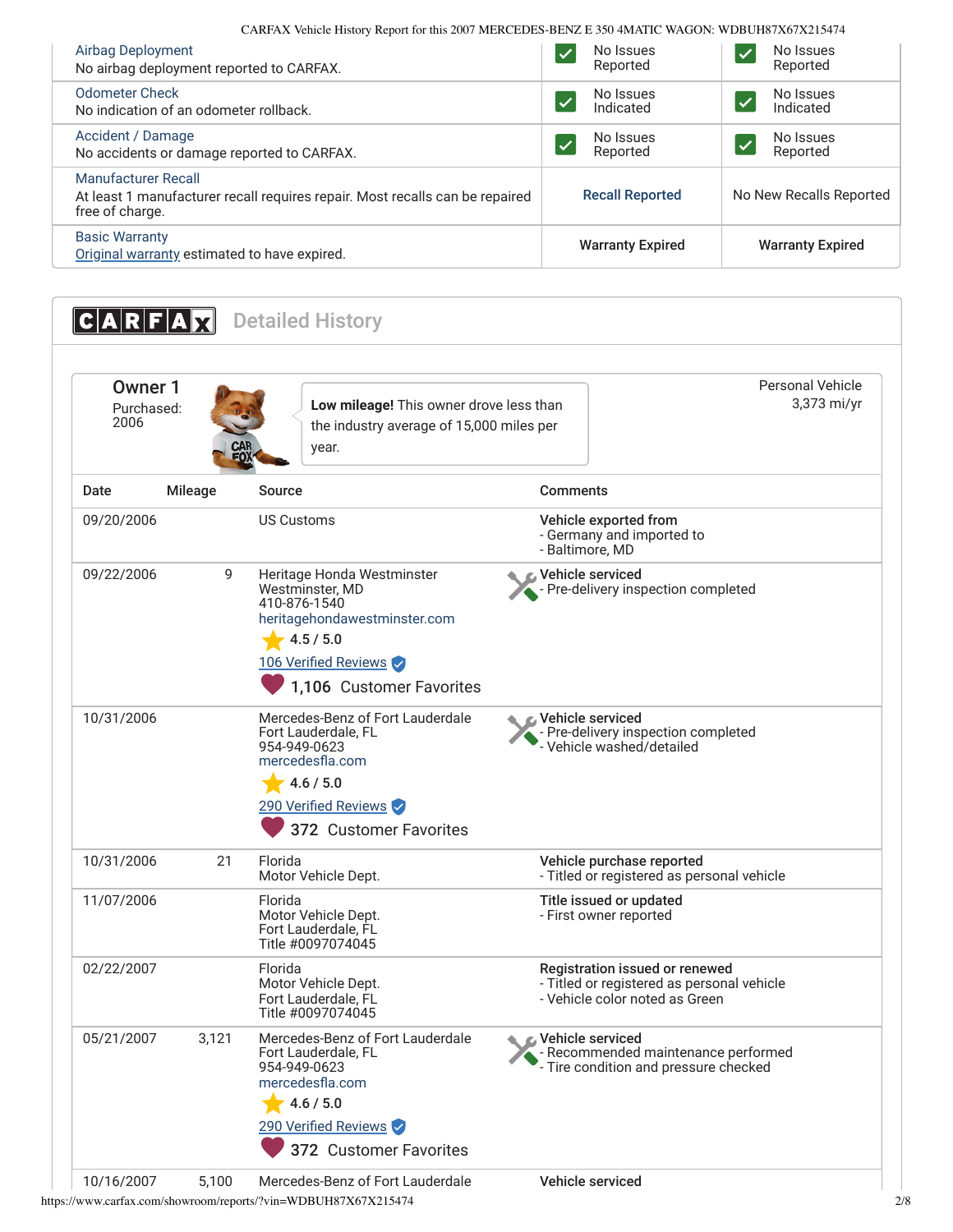|            |        | Fort Lauderdale, FL<br>954-949-0623<br>mercedesfla.com<br>4.6 / 5.0<br>290 Verified Reviews<br>372 Customer Favorites                                     | G - Recommended maintenance performed<br>- Maintenance inspection completed<br>- Oil and filter changed<br>- Tire condition and pressure checked                                                                                                                                                                                          |
|------------|--------|-----------------------------------------------------------------------------------------------------------------------------------------------------------|-------------------------------------------------------------------------------------------------------------------------------------------------------------------------------------------------------------------------------------------------------------------------------------------------------------------------------------------|
| 12/17/2007 | 5,339  | Mercedes-Benz of Fort Lauderdale<br>Fort Lauderdale, FL<br>954-949-0623<br>mercedesfla.com<br>4.6 / 5.0<br>290 Verified Reviews<br>372 Customer Favorites | Vehicle serviced<br>- Maintenance inspection completed<br>- Steering gear replaced<br>- Alignment checked<br>- Tire condition and pressure checked                                                                                                                                                                                        |
| 03/13/2008 |        | Florida<br>Motor Vehicle Dept.<br>Fort Lauderdale, FL<br>Title #0097074045                                                                                | Registration issued or renewed<br>- Titled or registered as personal vehicle<br>- Vehicle color noted as Green                                                                                                                                                                                                                            |
| 03/02/2009 |        | Florida<br>Motor Vehicle Dept.<br>Fort Lauderdale, FL<br>Title #0097074045                                                                                | Registration issued or renewed<br>- Titled or registered as personal vehicle<br>- Vehicle color noted as Green                                                                                                                                                                                                                            |
| 03/05/2009 | 8,513  | Mercedes-Benz of Fort Lauderdale<br>Fort Lauderdale, FL<br>954-949-0623<br>mercedesfla.com<br>4.6 / 5.0<br>290 Verified Reviews<br>372 Customer Favorites | <b>⊘</b> Vehicle serviced<br>- Recommended maintenance performed<br>- Maintenance inspection completed<br>- Tire condition and pressure checked<br>- Wiper(s) replaced                                                                                                                                                                    |
| 12/13/2009 | 9,629  | Mercedes-Benz of Fort Lauderdale<br>Fort Lauderdale, FL<br>954-949-0623<br>mercedesfla.com<br>4.6 / 5.0<br>290 Verified Reviews<br>372 Customer Favorites | <b>€</b> Vehicle serviced<br>Maintenance inspection completed<br>- Drive belt tensioner pulley replaced<br>- Brake master cylinder cap replaced<br>- Tire repaired<br>- Tire condition and pressure checked                                                                                                                               |
| 10/15/2010 | 10,972 | Mercedes-Benz of Fort Lauderdale<br>Fort Lauderdale, FL<br>954-949-0623<br>mercedesfla.com<br>4.6 / 5.0<br>290 Verified Reviews<br>372 Customer Favorites | Vehicle serviced<br>- Maintenance inspection completed<br>- Recommended maintenance performed<br>- Brakes checked<br>- Tire condition and pressure checked                                                                                                                                                                                |
| 02/11/2011 |        | Florida<br>Motor Vehicle Dept.<br>Fort Lauderdale, FL<br>Title #0097074045                                                                                | Registration issued or renewed<br>- Titled or registered as personal vehicle<br>- Vehicle color noted as Green                                                                                                                                                                                                                            |
| 02/21/2012 |        | Florida<br>Motor Vehicle Dept.<br>Fort Lauderdale, FL<br>Title #0097074045                                                                                | Registration issued or renewed<br>- Titled or registered as personal vehicle<br>- Vehicle color noted as Green                                                                                                                                                                                                                            |
| 05/08/2012 | 20,670 | Mercedes-Benz of Fort Lauderdale<br>Fort Lauderdale, FL<br>954-949-0623<br>mercedesfla.com<br>4.6 / 5.0<br>290 Verified Reviews<br>372 Customer Favorites | Vehicle serviced<br>Maintenance inspection completed<br>- Recommended maintenance performed<br>- Four wheel alignment performed<br>- Paint sealant/protection checked<br>- Fuel system cleaned/serviced<br>- Four tires balanced<br>- Four tires mounted<br>- Brake fluid flushed/changed<br>- Wiper(s) replaced<br>- Air filter replaced |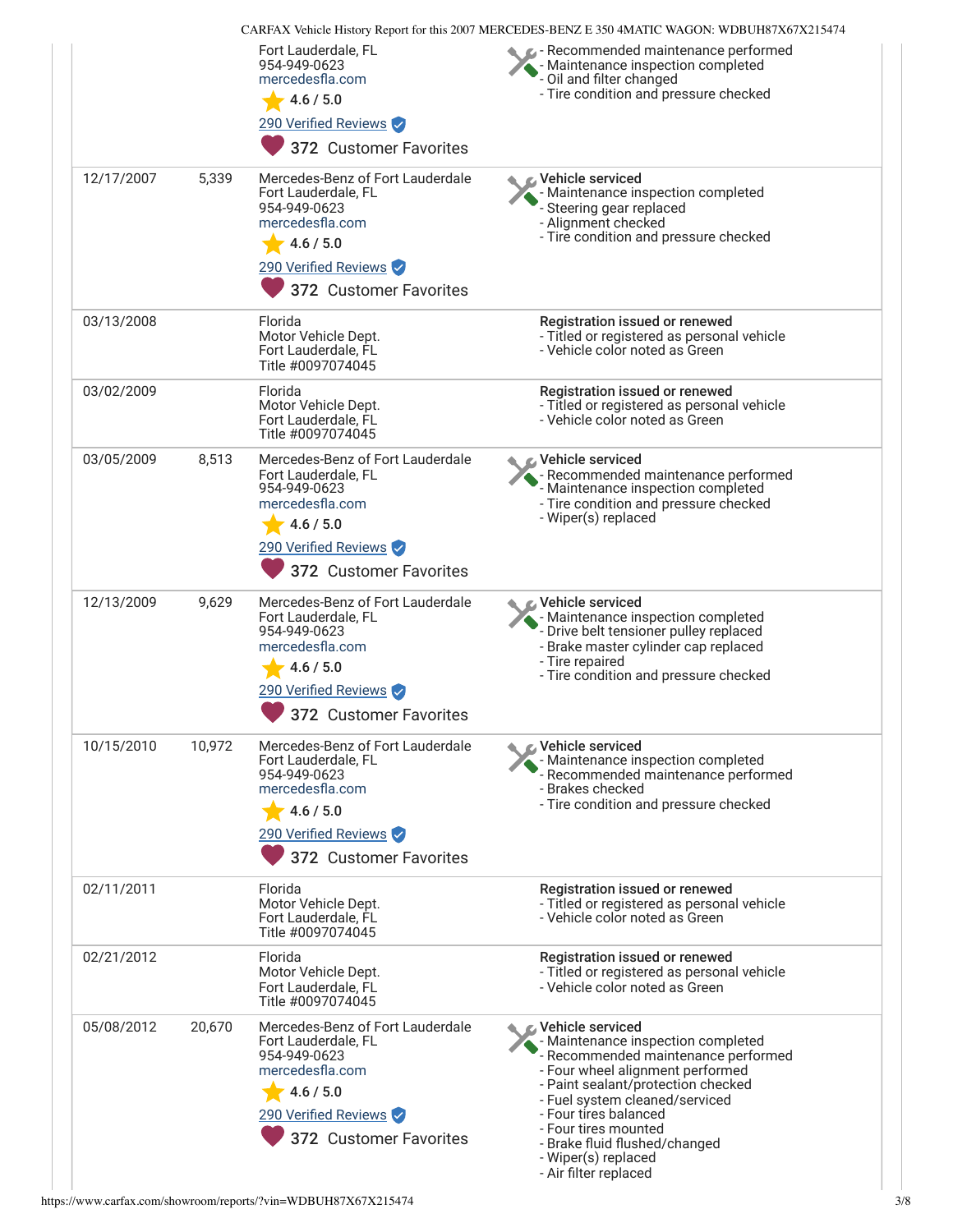|            |        |                                                                                                                                                           | - Cabin air filter replaced/cleaned<br>- Oil and filter changed                                                                                                                                                                                                                                                                                                                                                                                                                                                                                          |
|------------|--------|-----------------------------------------------------------------------------------------------------------------------------------------------------------|----------------------------------------------------------------------------------------------------------------------------------------------------------------------------------------------------------------------------------------------------------------------------------------------------------------------------------------------------------------------------------------------------------------------------------------------------------------------------------------------------------------------------------------------------------|
| 06/18/2012 | 20,797 | Mercedes-Benz of Fort Lauderdale<br>Fort Lauderdale, FL<br>954-949-0623<br>mercedesfla.com<br>4.6 / 5.0<br>290 Verified Reviews<br>372 Customer Favorites | <b>⊘</b> Vehicle serviced<br>- Maintenance inspection completed<br>Brakes checked                                                                                                                                                                                                                                                                                                                                                                                                                                                                        |
| 09/18/2012 | 20,906 | Mercedes-Benz of Fort Lauderdale<br>Fort Lauderdale, FL<br>954-949-0623<br>mercedesfla.com<br>4.6 / 5.0<br>290 Verified Reviews<br>372 Customer Favorites | <b>C</b> Vehicle serviced<br>- Maintenance inspection completed<br>Air suspension checked -                                                                                                                                                                                                                                                                                                                                                                                                                                                              |
| 02/19/2013 |        | Florida<br>Motor Vehicle Dept.<br>Fort Lauderdale, FL<br>Title #0097074045                                                                                | Registration issued or renewed<br>- Titled or registered as personal vehicle<br>- Vehicle color noted as Green                                                                                                                                                                                                                                                                                                                                                                                                                                           |
| 01/07/2014 | 24,446 | Mercedes-Benz of Fort Lauderdale<br>Fort Lauderdale, FL<br>954-949-0623<br>mercedesfla.com<br>4.6 / 5.0<br>290 Verified Reviews<br>372 Customer Favorites | <b>⊘</b> Vehicle serviced<br>- Maintenance inspection completed<br>- Recommended maintenance performed<br>- Fuel system cleaned/serviced<br>- Battery/charging system checked<br>- Brake fluid checked<br>- Brakes checked<br>- Exterior lights checked<br>- Hood operation checked<br>- Power steering checked<br>- Wipers/washers checked<br>- Tire condition and pressure checked<br>- Instrument cluster checked<br>- Fluids checked<br>- Windshield washer checked<br>- Sunroof checked<br>- Oil and filter changed<br>- Maintenance reminder reset |
| 01/27/2014 | 24,591 | Mercedes-Benz of Fort Lauderdale<br>Fort Lauderdale, FL<br>954-949-0623<br>mercedesfla.com<br>4.6 / 5.0<br>290 Verified Reviews<br>372 Customer Favorites | Vehicle serviced<br>- Tire(s) balanced<br>- Tire(s) mounted                                                                                                                                                                                                                                                                                                                                                                                                                                                                                              |
| 03/04/2014 |        | Florida<br>Motor Vehicle Dept.<br>Fort Lauderdale, FL<br>Title #0097074045                                                                                | Registration issued or renewed<br>- Titled or registered as personal vehicle<br>- Vehicle color noted as Green                                                                                                                                                                                                                                                                                                                                                                                                                                           |
| 05/03/2014 | 25,393 | Mercedes-Benz of Fort Lauderdale<br>Fort Lauderdale, FL<br>954-949-0623<br>mercedesfla.com<br>4.6 / 5.0<br>290 Verified Reviews<br>372 Customer Favorites | <b>△ Vehicle serviced</b><br>- Maintenance inspection completed<br><b>Brakes checked</b>                                                                                                                                                                                                                                                                                                                                                                                                                                                                 |
| 12/19/2014 | 28,236 | Mercedes-Benz of Fort Lauderdale<br>Fort Lauderdale, FL<br>954-949-0623<br>mercedesfla.com<br>4.6 / 5.0<br>290 Verified Reviews                           | Vehicle serviced<br>- Maintenance inspection completed<br>- Recommended maintenance performed<br>- Four wheel alignment performed<br>- Alignment checked<br>- Battery/charging system checked<br>- Undercoating/rustproofing inspected<br>- Brake fluid checked                                                                                                                                                                                                                                                                                          |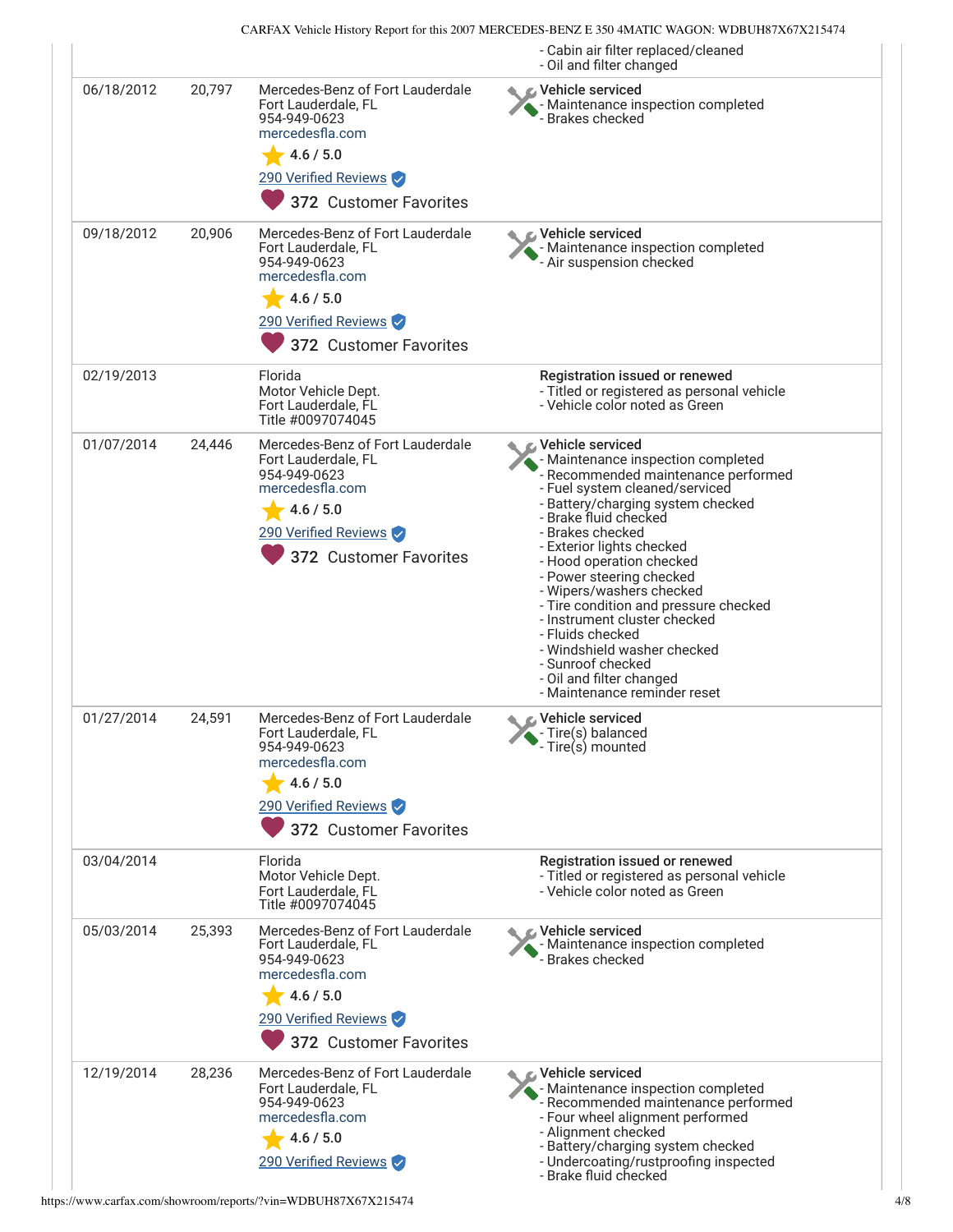|            |        | 372 Customer Favorites                                                                                                                                    | - Brakes checked<br>- Exterior lights checked<br>- Hood operation checked<br>- Power steering checked<br>- Wipers/washers checked<br>- Tire condition and pressure checked<br>- Instrument cluster checked<br>- Fluids checked<br>- Windshield washer checked<br>- Rear spring(s) replaced<br>- Brake fluid flushed/changed<br>- Oil and filter changed<br>- Maintenance reminder reset                                                                                                                                                                                                              |
|------------|--------|-----------------------------------------------------------------------------------------------------------------------------------------------------------|------------------------------------------------------------------------------------------------------------------------------------------------------------------------------------------------------------------------------------------------------------------------------------------------------------------------------------------------------------------------------------------------------------------------------------------------------------------------------------------------------------------------------------------------------------------------------------------------------|
| 02/27/2015 |        | Florida<br>Motor Vehicle Dept.<br>Fort Lauderdale, FL<br>Title #0097074045                                                                                | Registration issued or renewed<br>- Titled or registered as personal vehicle<br>- Vehicle color noted as Green                                                                                                                                                                                                                                                                                                                                                                                                                                                                                       |
| 06/10/2015 | 28,633 | Mercedes-Benz of Fort Lauderdale<br>Fort Lauderdale, FL<br>954-949-0623<br>mercedesfla.com<br>4.6 / 5.0<br>290 Verified Reviews<br>372 Customer Favorites | Vehicle serviced<br>- Maintenance inspection completed<br>- Tire repaired<br>- Tire condition and pressure checked                                                                                                                                                                                                                                                                                                                                                                                                                                                                                   |
| 06/24/2015 | 28,664 | Mercedes-Benz of Fort Lauderdale<br>Fort Lauderdale, FL<br>954-949-0623<br>mercedesfla.com<br>4.6 / 5.0<br>290 Verified Reviews<br>372 Customer Favorites | Vehicle serviced<br>- Tire repaired                                                                                                                                                                                                                                                                                                                                                                                                                                                                                                                                                                  |
| 07/09/2015 | 28,684 | Mercedes-Benz of Fort Lauderdale<br>Fort Lauderdale, FL<br>954-949-0623<br>mercedesfla.com<br>4.6 / 5.0<br>290 Verified Reviews<br>372 Customer Favorites | <b>Vehicle serviced</b><br>- Tire condition and pressure checked                                                                                                                                                                                                                                                                                                                                                                                                                                                                                                                                     |
| 02/28/2017 |        | Florida<br>Motor Vehicle Dept.<br>Fort Lauderdale, FL<br>Title #0097074045                                                                                | Registration issued or renewed<br>- Titled or registered as personal vehicle<br>- Vehicle color noted as Green                                                                                                                                                                                                                                                                                                                                                                                                                                                                                       |
| 09/18/2017 | 31.988 | Mercedes-Benz of Fort Lauderdale<br>Fort Lauderdale, FL<br>954-949-0623<br>mercedesfla.com<br>4.6 / 5.0<br>290 Verified Reviews<br>372 Customer Favorites | C Vehicle serviced<br>- Recommended maintenance performed<br>Battery/charging system checked<br>- Undercoating/rustproofing inspected<br>- Brake fluid checked<br>- Brakes checked<br>- Exterior lights checked<br>- Hood operation checked<br>- Power steering checked<br>- Wipers/washers checked<br>- Tire condition and pressure checked<br>- Instrument cluster checked<br>- Fluids checked<br>- Windshield washer checked<br>- Brake fluid flushed/changed<br>- Cabin air filter replaced/cleaned<br>- Oil and filter changed<br>- Maintenance reminder reset<br>- Safety inspection performed |
| 02/22/2018 |        | Florida<br>Motor Vehicle Dept.<br>Fort Lauderdale, FL<br>Title #0097074045                                                                                | Registration issued or renewed<br>- Titled or registered as personal vehicle<br>- Vehicle color noted as Green                                                                                                                                                                                                                                                                                                                                                                                                                                                                                       |
| 09/20/2018 | 36,325 | Mercedes-Benz of Fort Lauderdale                                                                                                                          | Vehicle serviced                                                                                                                                                                                                                                                                                                                                                                                                                                                                                                                                                                                     |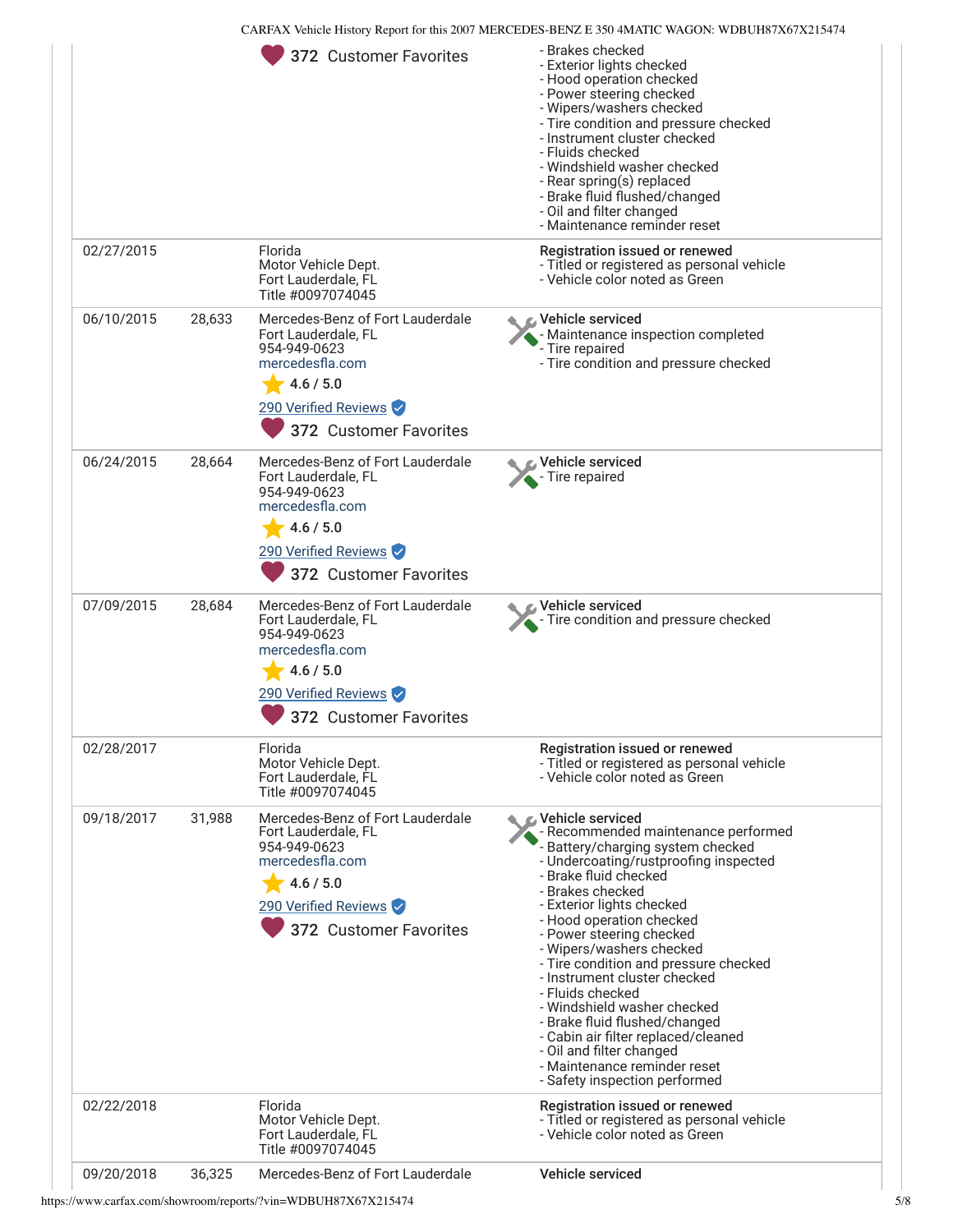|            |        | Fort Lauderdale, FL<br>954-949-0623<br>mercedesfla.com<br>4.6 / 5.0<br>290 Verified Reviews<br>372 Customer Favorites                                     | <b>C</b> - Tire condition and pressure checked<br>- Brake fluid flushed/changed<br>- Oil and filter changed<br>- Safety inspection performed<br>- Wiper(s) replaced                                                                       |
|------------|--------|-----------------------------------------------------------------------------------------------------------------------------------------------------------|-------------------------------------------------------------------------------------------------------------------------------------------------------------------------------------------------------------------------------------------|
| 01/31/2019 | 39,471 | Mercedes-Benz of Fort Lauderdale<br>Fort Lauderdale, FL<br>954-949-0623<br>mercedesfla.com<br>4.6 / 5.0<br>290 Verified Reviews<br>372 Customer Favorites | Vehicle serviced<br>- Maintenance inspection completed<br>- A/C system checked<br>- Engine serviced<br>- Battery/charging system checked<br>- Brakes checked<br>- Four wheel alignment performed<br>- Tire condition and pressure checked |
| 03/06/2019 |        | Florida<br>Motor Vehicle Dept.<br>Fort Lauderdale, FL<br>Title #0097074045                                                                                | Registration issued or renewed<br>- Titled or registered as personal vehicle<br>- Vehicle color noted as Green                                                                                                                            |
| 12/12/2019 | 43,263 | Mercedes-Benz of Fort Lauderdale<br>Fort Lauderdale, FL<br>954-949-0623<br>mercedesfla.com<br>4.6 / 5.0<br>290 Verified Reviews<br>372 Customer Favorites | Vehicle serviced                                                                                                                                                                                                                          |
| 02/25/2020 |        | Florida<br>Motor Vehicle Dept.<br>Fort Lauderdale, FL<br>Title #0097074045                                                                                | Registration issued or renewed<br>- Titled or registered as personal vehicle<br>- Vehicle color noted as Green                                                                                                                            |
| 06/01/2020 | 45,880 | Florida<br>Motor Vehicle Dept.                                                                                                                            | Vehicle purchase reported                                                                                                                                                                                                                 |
| 06/03/2020 |        | Mercedes-Benz of Coconut Creek<br>Coral Springs, FL<br>4.5 / 5.0<br>192 Verified Reviews<br>189 Customer Favorites                                        | Vehicle offered for sale                                                                                                                                                                                                                  |
| 06/10/2020 |        | Mercedes-Benz of Coconut Creek<br>Coral Springs, FL<br>954-406-1167<br>mercedesfla.com<br>4.5 / 5.0<br>192 Verified Reviews<br>189 Customer Favorites     | Vehicle serviced<br>- Pre-delivery inspection completed<br>- Oil and filter changed<br>- Vehicle washed/detailed<br>Looks like this dealer serviced the car in                                                                            |
|            |        |                                                                                                                                                           | order to prepare it for sale. That's a good<br>thing!                                                                                                                                                                                     |
| 06/17/2020 |        | Florida<br>Motor Vehicle Dept.<br>Topsham, ME<br>Title #0097074045                                                                                        | Title issued or updated<br>- Registration issued or renewed<br>- Titled or registered as personal vehicle<br>- Vehicle color noted as Green                                                                                               |
| 06/25/2020 |        | Mercedes-Benz USA LLC                                                                                                                                     | Manufacturer Safety recall issued<br>- NHTSA #19V918<br>- Recall #2020040011 Recall - Safety Title/ Topic:<br>- Sliding Roof Bonding - Phase 1 MY: 2006-2007<br>- Model(s): Various models<br>- Status: Remedy Available                  |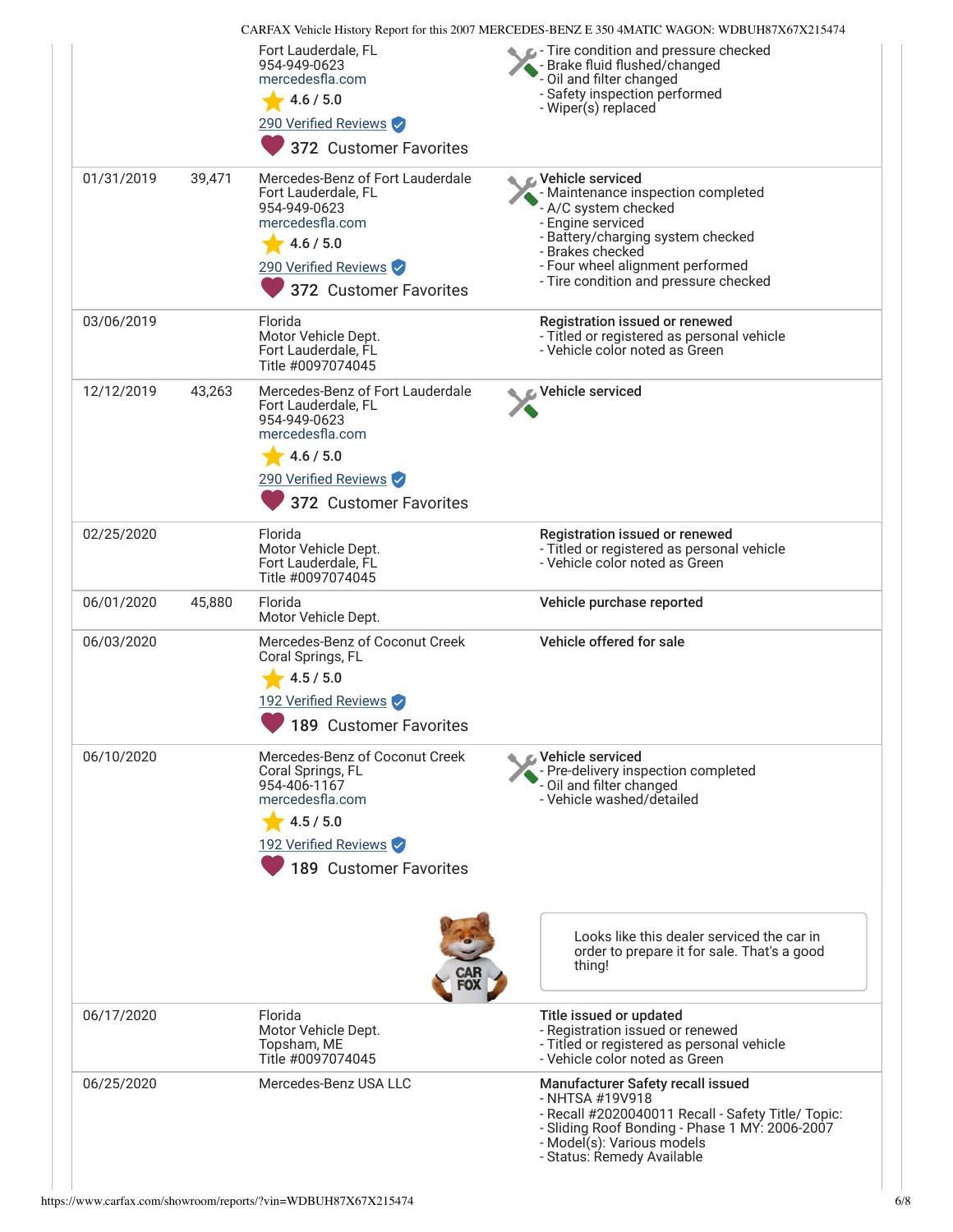|                |                 | 39 Verified Reviews                                                                          |                                                                                                                                                                                                                                                                                                                                                                                      |
|----------------|-----------------|----------------------------------------------------------------------------------------------|--------------------------------------------------------------------------------------------------------------------------------------------------------------------------------------------------------------------------------------------------------------------------------------------------------------------------------------------------------------------------------------|
|                |                 | vipauto.com/<br>4.2 / 5.0                                                                    | - Safety inspection performed<br>- Alignment checked<br>- Emissions or safety inspection performed                                                                                                                                                                                                                                                                                   |
| 08/24/2021     | 64,217          | <b>VIP Tires &amp; Service</b><br>Topsham, ME<br>207-373-1501                                | Vehicle serviced<br>- Maintenance inspection completed<br>- Recommended maintenance performed                                                                                                                                                                                                                                                                                        |
| 07/01/2021     |                 | Maine<br>Motor Vehicle Dept.<br>Topsham, ME                                                  | Registration issued or renewed<br>- Vehicle color noted as Green                                                                                                                                                                                                                                                                                                                     |
| 10/01/2020     |                 | Maine<br>Motor Vehicle Dept.<br>Topsham, ME                                                  | Title issued or updated<br>- New owner reported<br>- Exempt from odometer reporting                                                                                                                                                                                                                                                                                                  |
| Date           | Mileage         | Source                                                                                       | <b>Comments</b>                                                                                                                                                                                                                                                                                                                                                                      |
| <b>Owner 2</b> | Purchased: 2020 |                                                                                              | Personal Vehicle                                                                                                                                                                                                                                                                                                                                                                     |
|                |                 |                                                                                              |                                                                                                                                                                                                                                                                                                                                                                                      |
| 07/21/2020     |                 | Maine<br>Motor Vehicle Dept.<br>Topsham, ME                                                  | Registration issued or renewed<br>- Vehicle color noted as Green                                                                                                                                                                                                                                                                                                                     |
|                |                 | <b>40 Customer Favorites</b>                                                                 |                                                                                                                                                                                                                                                                                                                                                                                      |
|                |                 | 39 Verified Reviews                                                                          |                                                                                                                                                                                                                                                                                                                                                                                      |
|                |                 | vipauto.com/<br>$-4.2/5.0$                                                                   |                                                                                                                                                                                                                                                                                                                                                                                      |
|                |                 | Topsham, ME<br>207-373-1501                                                                  | Haintenance inspection completed<br>- Emissions or safety inspection performed                                                                                                                                                                                                                                                                                                       |
| 07/21/2020     | 48,257          | Motor Vehicle Dept.<br><b>VIP Tires &amp; Service</b>                                        | Vehicle serviced                                                                                                                                                                                                                                                                                                                                                                     |
| 07/18/2020     |                 | Title #0097074045<br>Maine                                                                   | Vehicle purchase reported                                                                                                                                                                                                                                                                                                                                                            |
| 07/13/2020     |                 | Florida<br>Motor Vehicle Dept.<br>Topsham, ME                                                | Registration issued or renewed<br>- Titled or registered as personal vehicle<br>- Vehicle color noted as Green                                                                                                                                                                                                                                                                       |
|                |                 | 189 Customer Favorites                                                                       |                                                                                                                                                                                                                                                                                                                                                                                      |
|                |                 | 192 Verified Reviews                                                                         |                                                                                                                                                                                                                                                                                                                                                                                      |
|                |                 | mercedesfla.com<br>4.5 / 5.0                                                                 |                                                                                                                                                                                                                                                                                                                                                                                      |
| 06/29/2020     | 45,938          | Mercedes-Benz of Coconut Creek<br>Coral Springs, FL<br>954-406-1167                          | Vehicle serviced<br>- A/C refrigerant recharged                                                                                                                                                                                                                                                                                                                                      |
|                |                 | the affected vehicles and replace the sliding roof, as necessary.                            | Remedy: MBUSA will conduct a voluntary recall. An authorized Mercedes-Benz dealer will check the glass panel bonding on                                                                                                                                                                                                                                                              |
|                |                 | displaced panel could increase the risk of a potential crash or injury for other road users. | the durability requirements might not be met which could lead to a separation of the glass panel from the vehicle. A                                                                                                                                                                                                                                                                 |
|                |                 |                                                                                              | In this case, the adhesion of the bonding could deteriorate gradually over time. If the bonding adhesion were to deteriorate,                                                                                                                                                                                                                                                        |
|                |                 | panel could increase the risk of a potential crash or injury for other road users.           | platform) vehicles, the bonding between the glass panel and the sliding roof frame might not meet specifications. In this<br>case, the adhesion of the bonding could deteriorate gradually over time. If the bonding adhesion were to deteriorate, the<br>durability requirements might not be met which could lead to a separation of the glass panel from the vehicle. A displaced |
|                |                 |                                                                                              | Description: Mercedes-Benz AG ("MBAG"), the manufacturer of Mercedes-Benz vehicles, has determined that on certain<br>Model Year ("MY") 01-11 C-Class (203 platform), CLK-Class (209 platform), E-Class (211 platform) and CLS-Class (219                                                                                                                                            |
|                |                 |                                                                                              | Learn more about this recall                                                                                                                                                                                                                                                                                                                                                         |
|                |                 |                                                                                              | authorized Mercedes-Benz dealer near you to obtain<br>more information about this recall                                                                                                                                                                                                                                                                                             |
|                |                 |                                                                                              |                                                                                                                                                                                                                                                                                                                                                                                      |